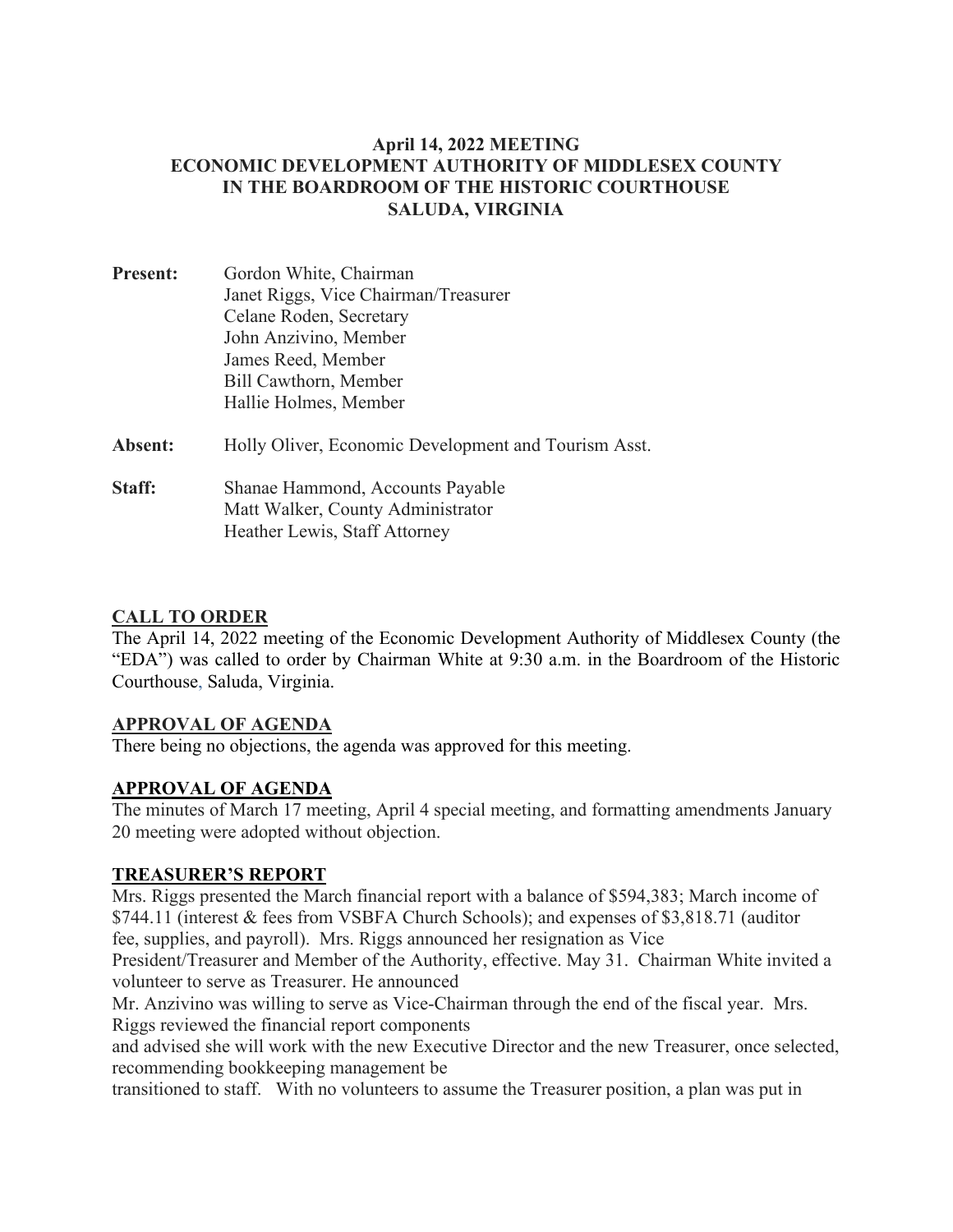place to support the transition: (1) County Administrator Matt Walker, Mr. Anzivino and Chairman White will become signatories on the bank account; (2) the new Executive Director, Chairman White, and Mr. Anzivino will be given access to the online accounting system; (3) Mr. Anzivino will temporarily be the Authority name on the debit card until the transition is complete for the new ED.

*ACTION:* Chairman White made the following motion, seconded by Mr. Anzivino, as amended: In the absence of a Treasurer the new Executive

Director will carry out the Treasurer's duties (eg financial status reports, online accounting system management), the debit card will temporarily be placed in Mr. Anzivino' s name; Mr. Anzivino and Chairman White will have transaction oversight and approval, all of this temporarily until a new Treasurer is selected. Terms of this motion become effective on May the motion passed by Roll Call, all members

voting yes.

*Discussion:* Mrs. Riggs pointed out that her status as a licensed CPA required more precise bookkeeping than might needed for bookkeeping in

general. Mr. Anzivino said that the EDA wants to adhere to accounting standards. Mr. Reed asked how long it would take to bring new folks to

the desired standard. Mrs. Riggs stated the answer depends on the new Executive Director's skills. Mr. Anzivino emphasized the importance of

getting the transition right.

## **C.** Recognition and Thanks to Mrs. Riggs

Mr. White, on behalf of the entire Authority, presented Mrs. Riggs with a framed certificate recognizing her long service to the community as vice-chairperson and particularly as Treasurer of the EDA

# **OLD BUSINESS:**

**A.** Cook's Corner Property

*ACTION:* Due to the recent BOS rejection of possible remedies to allow Tractor Supply's zoning request to change the zoning on the proposed

parcel from Village Community to General Business TSC has withdrawn their contract to purchase the property at Cook's Corner. County

Administrator Matt Walker reported that the BOS was requesting the transfer of the property back to them. Chairman White made a motion, seconded by Mrs. Riggs, that EDA return the property at Cook's Corner to the BOS through a Deed of Gift. The motion was adopted

by roll call, all members voting yes.

*Discussion*: Details of the transition will be worked out between EDA and BOS. Chairman White offered whatever assistance EDA can be in the reformation of the building and property to achieve BOS plans for the property. Mr. Walker updated the Authority on the sewer and water progress for the property.

B. Appointment of Vice President

*ACTION:* Mrs. Riggs made a motion, seconded by Mrs. Roden, to appoint Mr. Anzivino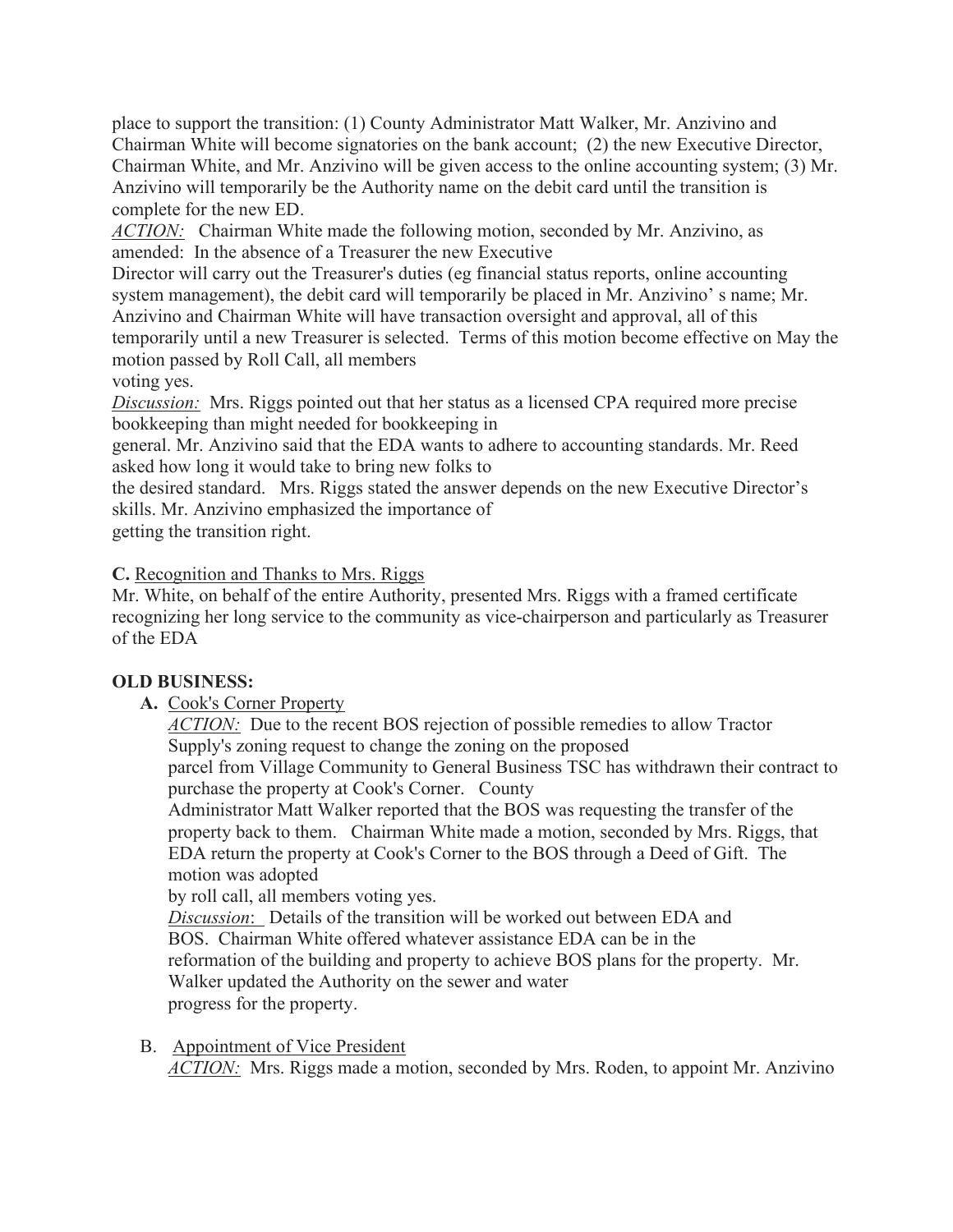to fill the remainder of Mrs. Riggs term as EDA Vice Chairman. The motion passed by roll call, all members voting yes.

## **OLD BUSINESS**

**A.** Game Changers Grant Application

Game Changers, a new non-profit organization created to promote equality, strengthen community unity, and organize a local Juneteenth

celebration, in the March meeting \$5260 to cover the costs of planned 2022 Juneteenth celebrations: Friday night Motown Food and Dance Party

at St. Clare Walker Middle School and a Saturday Community Family Juneteenth Festival at Middlesex High School.

*ACTION:* Mrs. Riggs made a motion, seconded by Mrs. Roden, to approve the Game Changers grant request in the amount of \$5300. The motion

passed by Roll Call vote, all members voting yes.

*Discussion:* Mr. Anzivino suggested EDA request a follow up report on the success of the event. Mrs. Holmes shared her experience with last

year's first annual celebration and Mr. White stated this is an example of an event that advances economic development by bringing visitors the

county to support county businesses. Mrs. Beverley thanked the EDA for their support.

## **NEW BUSINESS:**

**A.** BOS/EDA Consultation on Economic Development

Board of Supervisors Chair Lud Kimbrough was invited to address the issue of BOS-EDA communications. He noted that the economic development

strategic plan is 12 years old and in need of revision. This, he said, should be the core of cooperative work between the two groups. Mrs. Lewis suggested that with legal guidelines regarding numbers of members who can meet outside a publicly announced meeting limited to 2, that each body appoint two members to work together to set up an agenda for a joint meeting. Mr. Anzivino pointed out the Authority has been aware of the need for a plan update/revision. and has been discussing and exploring the issue for some time. He said that the Cook's Corner property issues took energy away from more forward movement; both bodies need to be on the same page; and we need to move along.

*ACTION:* Chairman White appointed Mr. Anzivino and himself to be the Authority representatives on this effort,

**B.** Collaborative Work on the State ARPA Grant

Mr. White suggested a committee to look at the ARPA grant suggestions EDA received during public statements on best use of the county ARPA

grant award and prepare EDA recommendations for use of the funds to offer the county. Administrator Walker asked that the EDA ARPA

committee work with the BOS appointed committee, also working on the best use of the ARPA grant funds.

*ACTION:* Chairman White appointed Ms. Holmes and Mr. Reed to serve as EDA ARPA Committee.